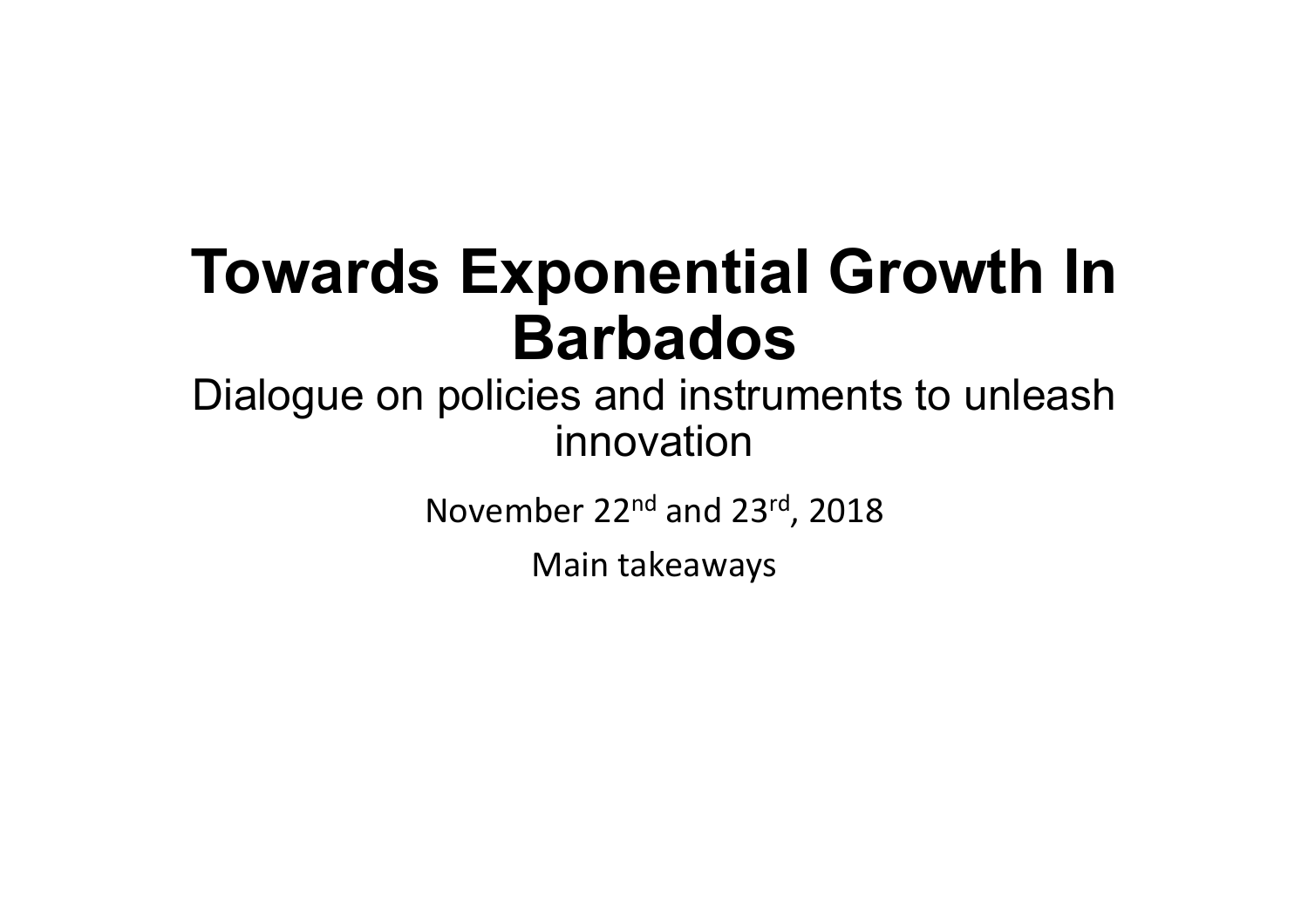#### Support for entrepreneurship – conceptual framework

- **Start-ups** are temporal organizations that are experimenting with new products that will yield a product-market fit  $\rightarrow$  they are NOT **SMEs**
- **Private sector investors** will be more willing to come in at earlier stages of start-up development when they can rely is a strong ecosystem of support for start-ups.
- Building an **eco-system of support for start-ups** is a wicked problem that **requires acting on many fronts at the same time**  $\rightarrow$  if one part of the eco-system is missing, the whole system fails.
- In an eco-system that supports start-ups, it is important to **align intermediaries' incentives** by rewarding them with the results of their action, and not by the inputs into the system.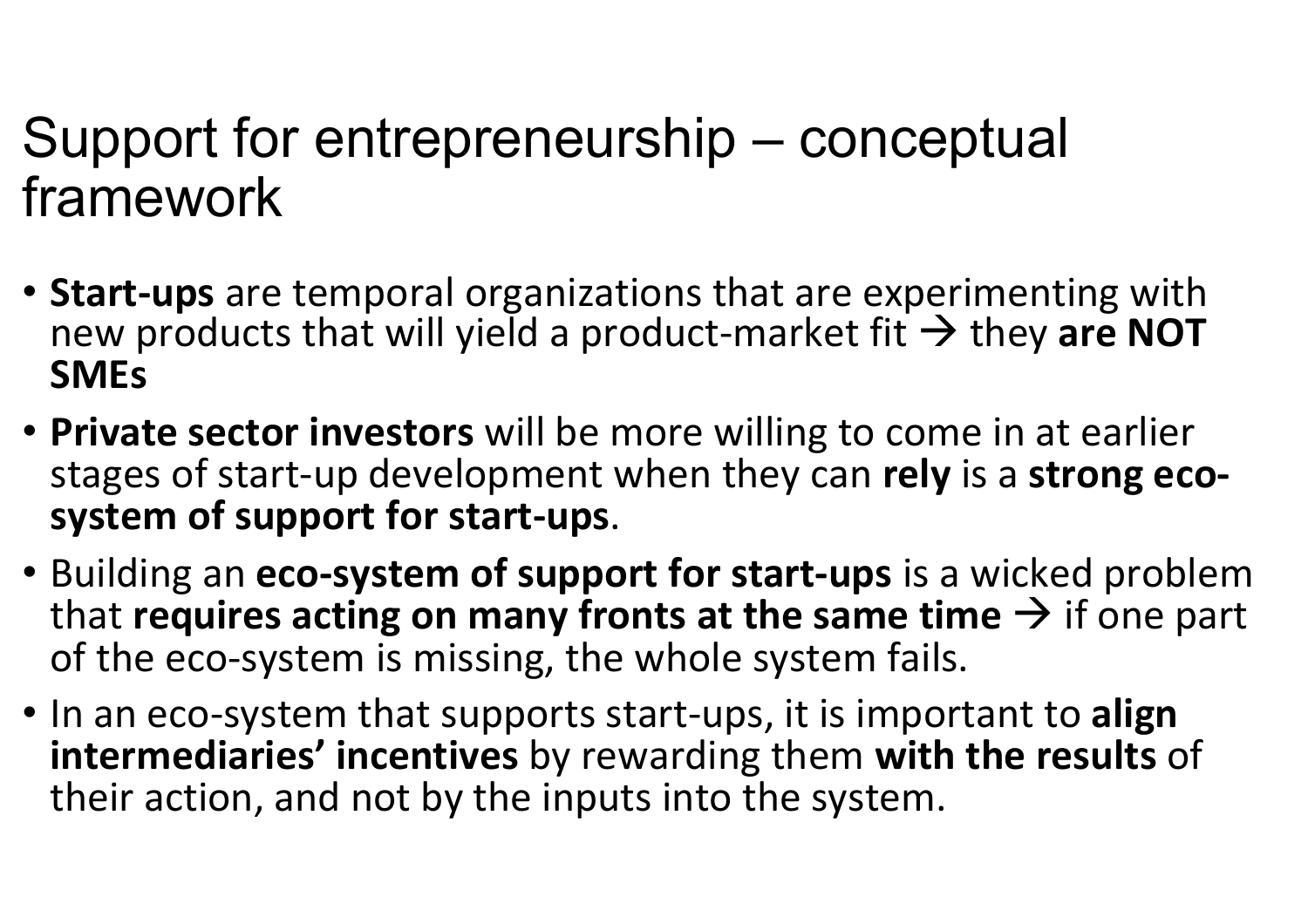### Implications for Barbados

- 1. Distinguish the needs of:
	- 1. needs-based entrepreneurs vis-à-vis opportunity-based entrepreneurs,
	- 2. SMEs from dynamic start-ups
- as these require very different instruments
- 2. Focus on building the eco-system  $\rightarrow$  requires a culture of entrepreneurship, support for experimentation, pipeline of innovative ideas, availability of human capital, financing
- 3. Review incentives being offered to intermediary institutions, and mechanisms to track results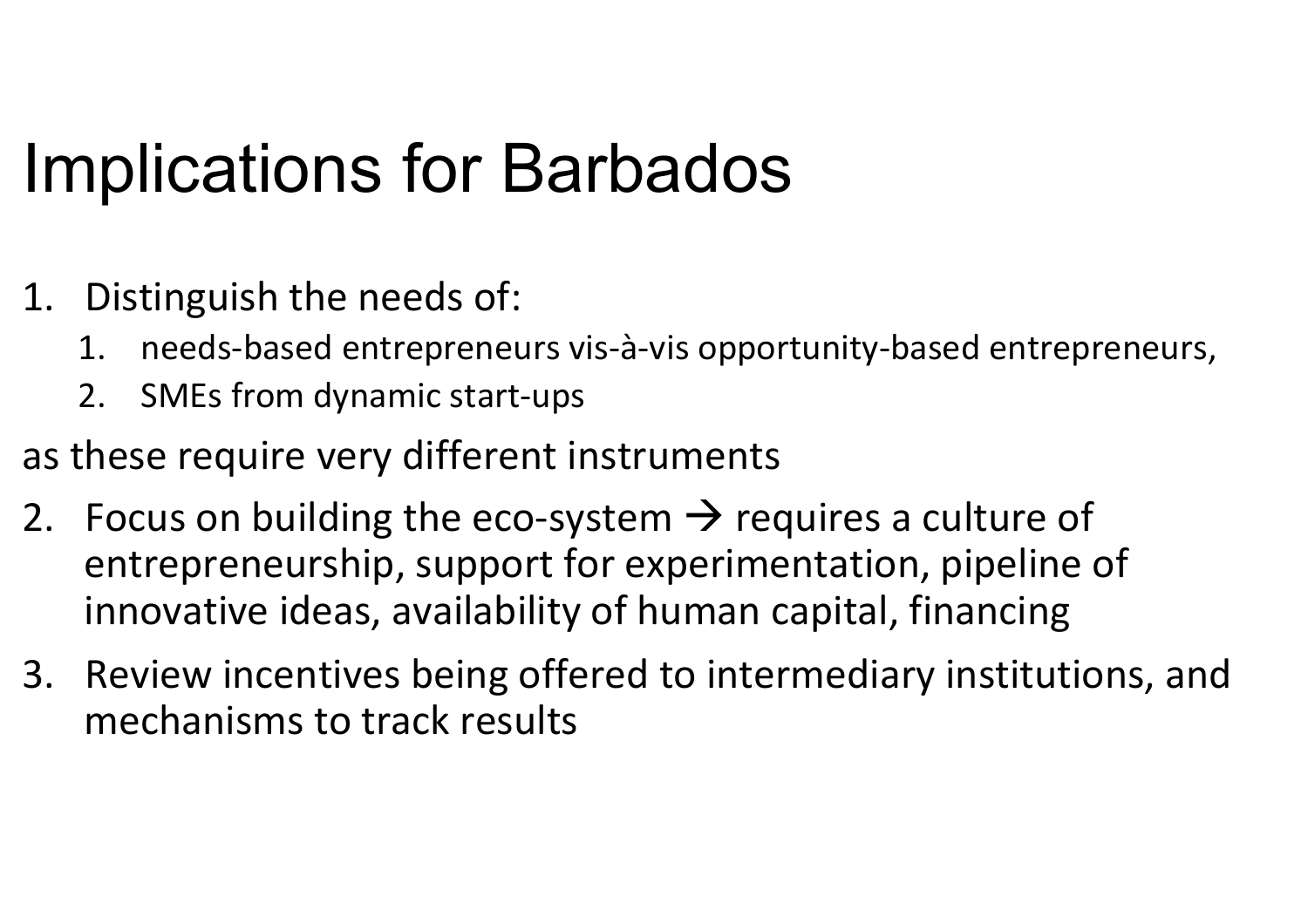# Ruta N

- Ruta N's main objective it to strengthen entrepreneurship and innovation in the city of Medellin, as a platform for growth and job creation
- Ruta N has very concrete results' indicators that guide its work, expressed by % of investment in R&D/GDP of the city, job creation, number of firms created, and R&D effort in firms, among others.
- Focused on 3 markets (not sectors) where they see potential for Medellin: energy, life sciences and ICT
- Focused on 3 topics: human talent, financing and platforms to support innovation and entrepreneurship.
- It's first activities focused on enhancing a culture for entrepreneurship that encouraged diverse thinking and cultivated open innovation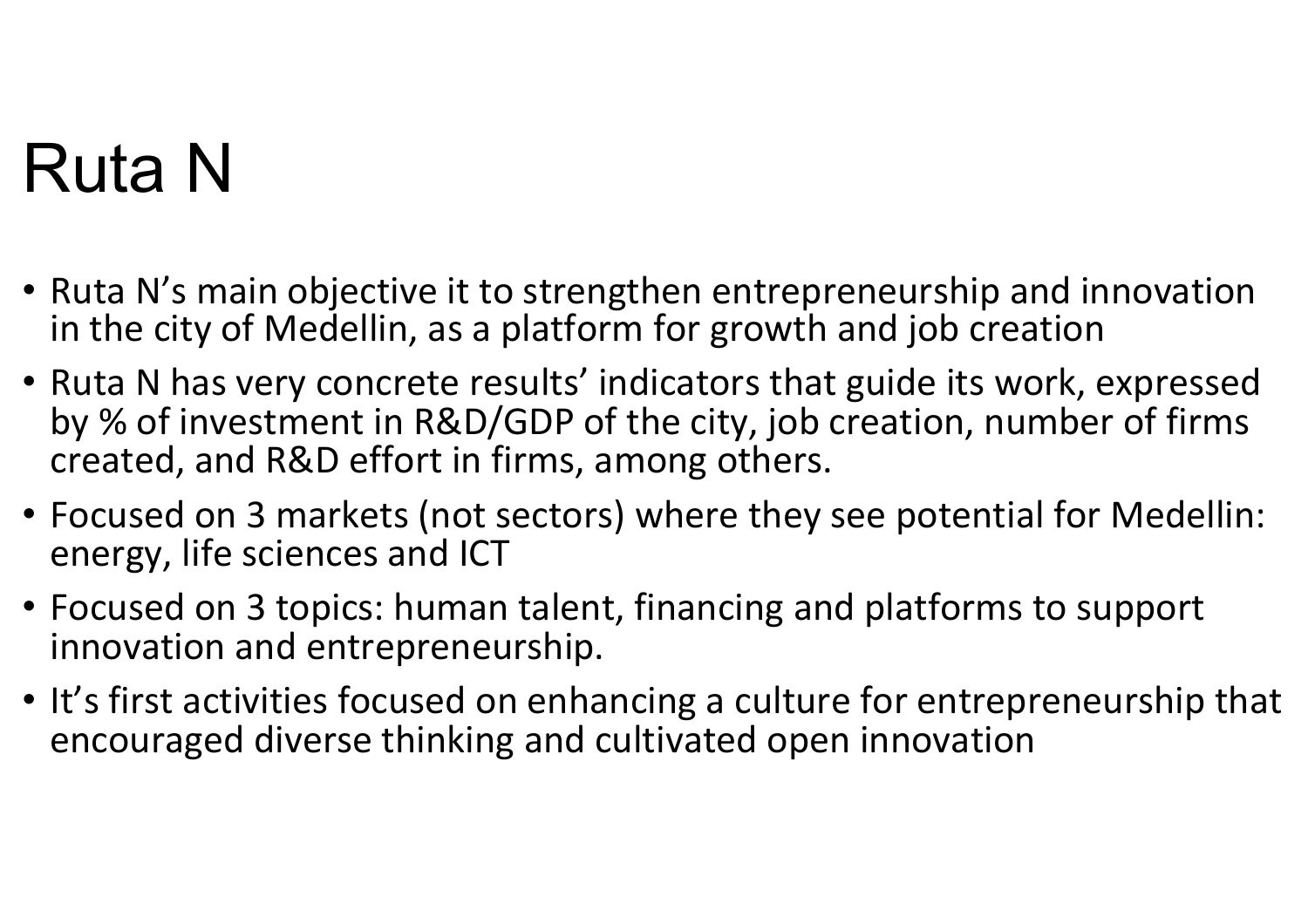# Ruta N – coordination and alignment

- Ruta N's mandate is to execute a 10-year development plan which was developed in a participatory manner with the private sector, academia and government of the city, and which establishes its expected results, a budget, and strategy
- Ruta N coordinates with other public sector bodies supporting economic development in the city by cross-directorship at different boards
- Ruta N works in partnership with the private sector, the government of the city of Medellin and academia. Of the 11 seats of its BOD, 8 are held by private sector, 1 by academia, 1 by director of Ruta N and 1 by the mayor of the city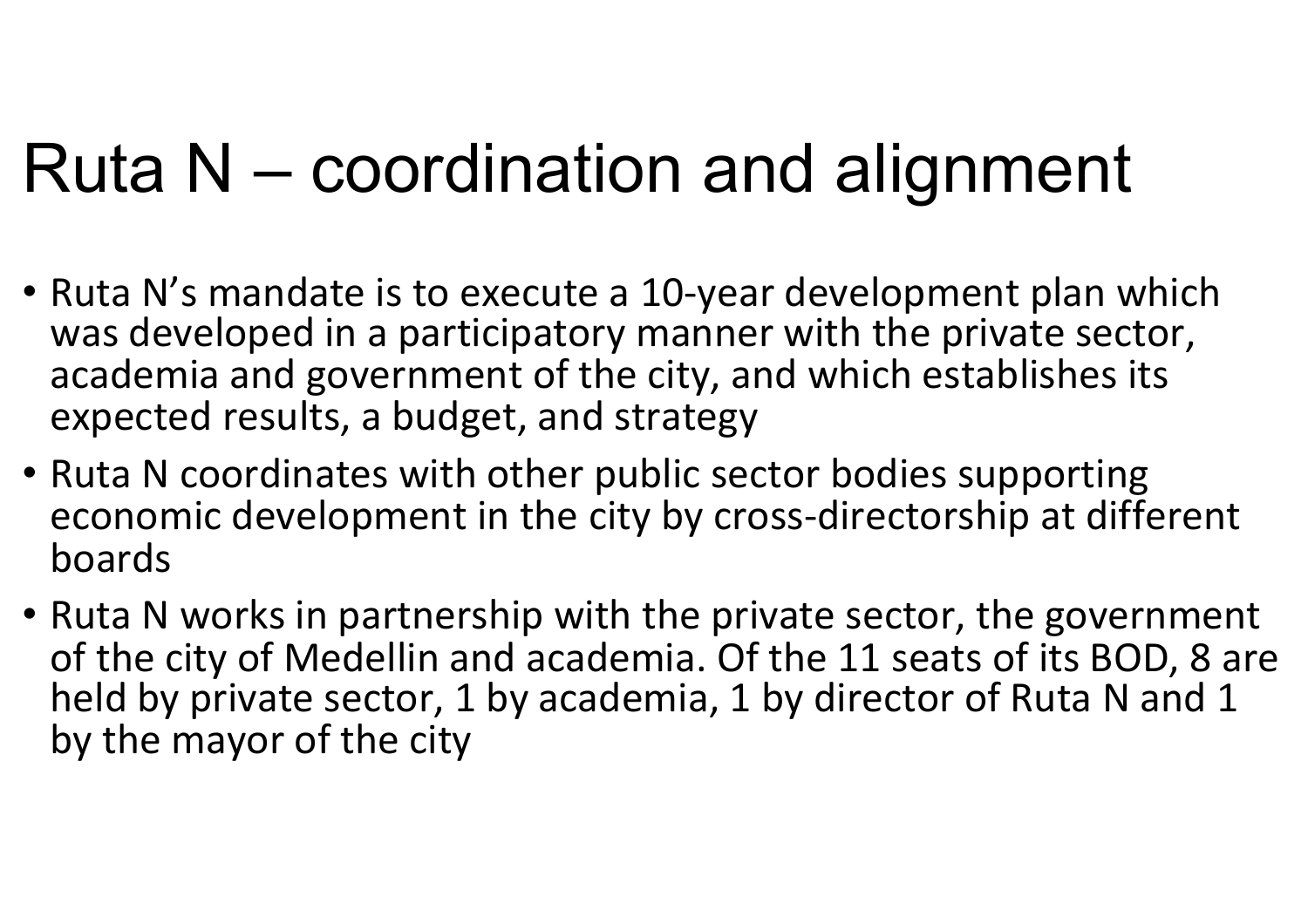#### Implications for Barbados

- Establishing clear milestones that guide the work of the eco-system of support for entrepreneurship and/or innovation
- Develop mechanisms for coordination and alignment of the work of different institutions involved in the eco-system
- Cultivate strong buy-in from the private sector for innovative activities
- Develop mechanisms that bring diversity into the entrepreneurial landscape – ideas and entrepreneurial initiatives from across the social and gender spectrum, as well as from abroad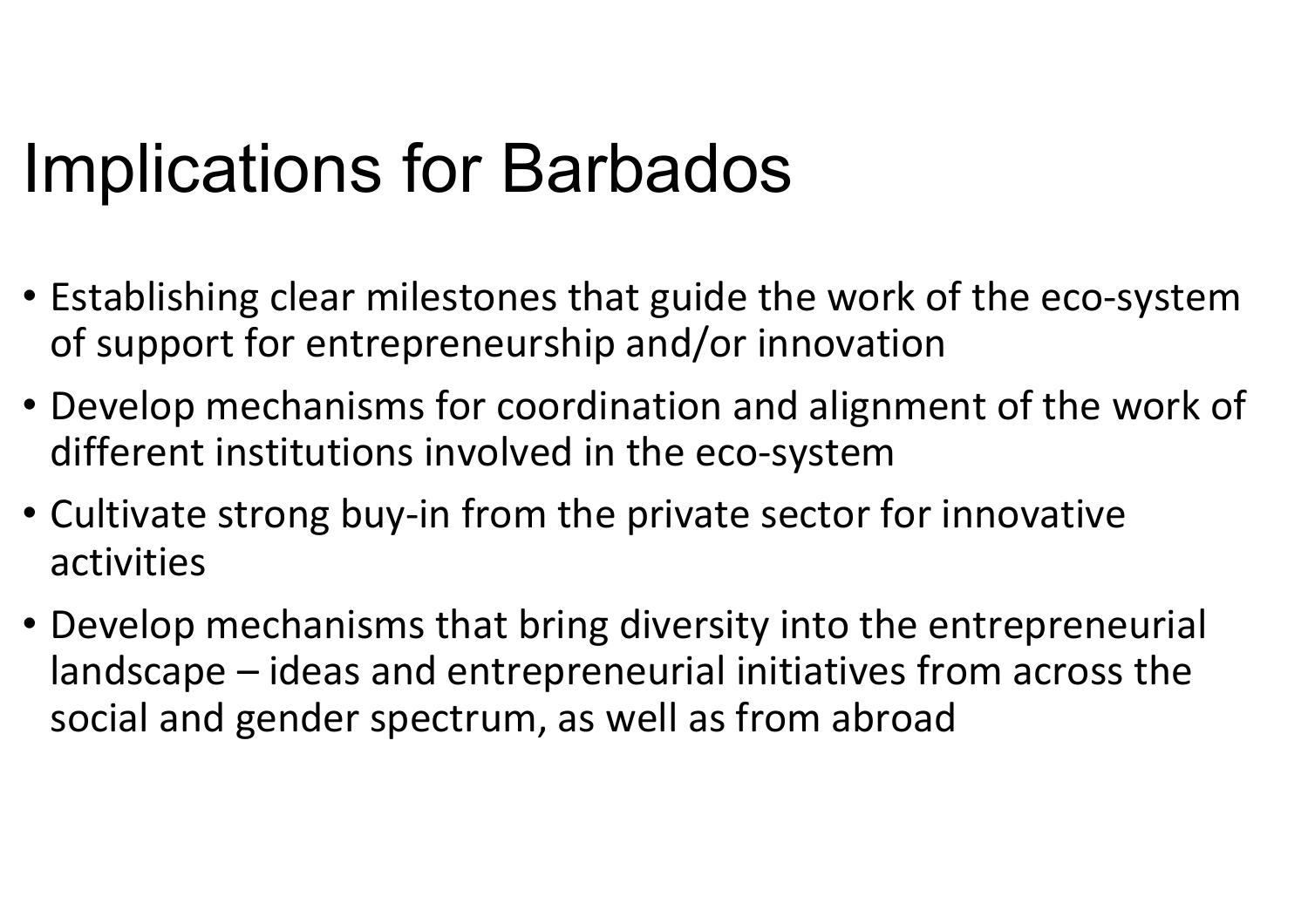#### Issues discussed at the Barbados tables

- Culture of entrepreneurship  $\rightarrow$  Barbados is structure oriented, static, risk averse, reflected in scant equity finance
- Start from the objectives in mind  $\rightarrow$  example from Medellin
- Many agencies, little alignment  $\rightarrow$  can national entrepreneurship strategy help coordinate? Who leads?
- To strengthen the eco-system, the quality of intermediaries may need to be improved
- Scant knowledge available to entrepreneurs about existing support services
- Very positive  $\rightarrow$  a lot of focus on how to mainstream entrepreneurshiprelated topics within secondary and university school system